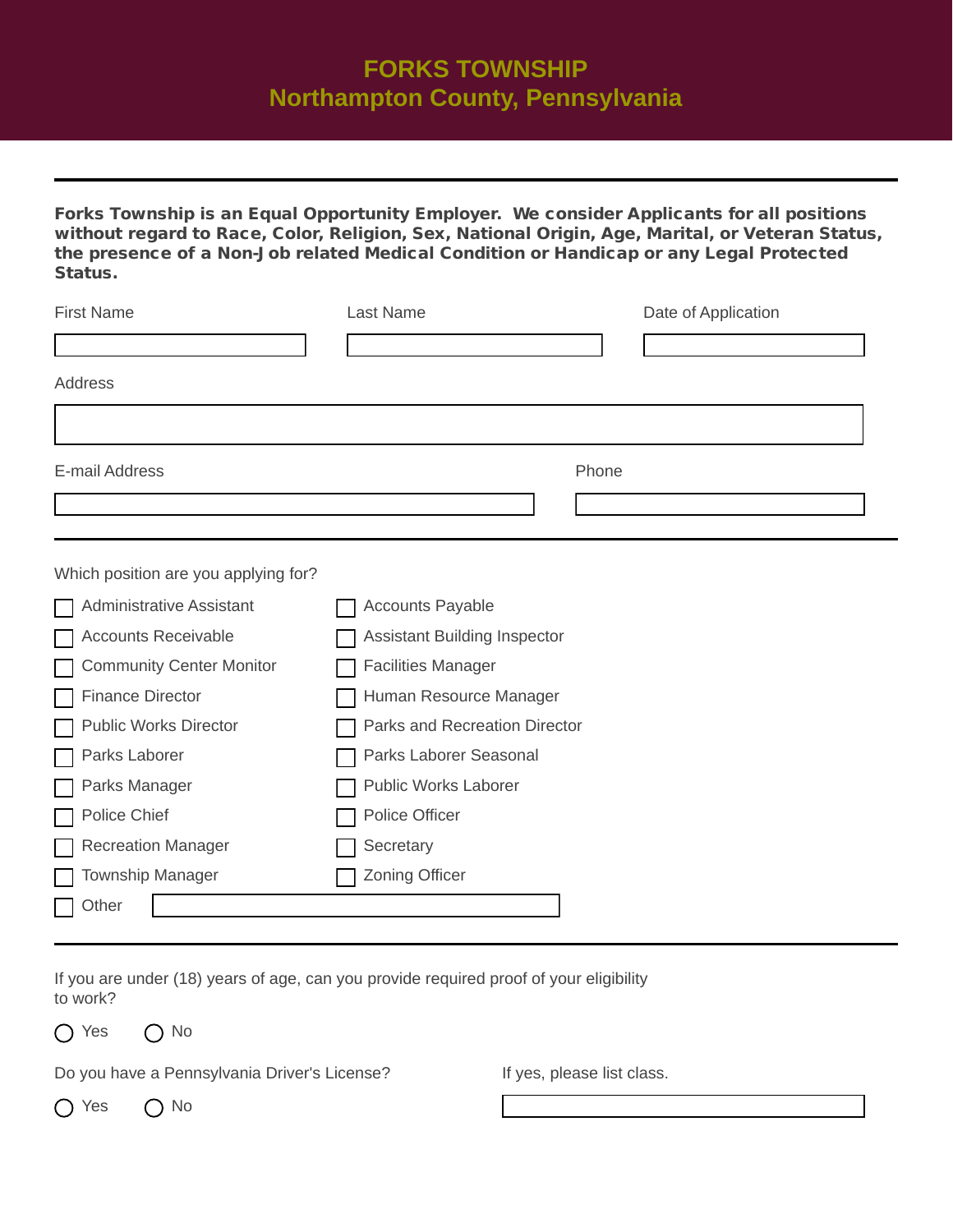| Have you ever filed an Application with us before? |                                                                                     |                            | If yes, please give date.                                                                                |  |  |
|----------------------------------------------------|-------------------------------------------------------------------------------------|----------------------------|----------------------------------------------------------------------------------------------------------|--|--|
| $\bigcap$ Yes                                      | No<br>$\left( \begin{array}{c} \end{array} \right)$                                 |                            |                                                                                                          |  |  |
| Have you ever been employed with us before?        |                                                                                     |                            | If yes, please give date.                                                                                |  |  |
| $\bigcap$ Yes                                      | No<br>( )                                                                           |                            |                                                                                                          |  |  |
|                                                    | Are you currently employed?                                                         |                            | May we contact your present employer?                                                                    |  |  |
| $\bigcap$ Yes                                      | No<br>( )                                                                           | $\bigcap$ No<br>Yes<br>( ) |                                                                                                          |  |  |
|                                                    |                                                                                     |                            | Are you prevented from lawfully becoming employed in this country because of Visa or Immigration Status? |  |  |
|                                                    | ** Proof of Citizenship or Immigration Status will be required upon employment.**   |                            |                                                                                                          |  |  |
| $\bigcap$ Yes                                      | $\bigcap$ No                                                                        |                            |                                                                                                          |  |  |
|                                                    | On what date would you be available for work?                                       |                            | Are you available to work:                                                                               |  |  |
|                                                    |                                                                                     |                            | Full Time<br>Part Time                                                                                   |  |  |
|                                                    | Are you currently on "Lay-Off" Status and subject to recall?                        |                            |                                                                                                          |  |  |
| $\bigcap$ Yes                                      | $\bigcap$ No                                                                        |                            |                                                                                                          |  |  |
|                                                    | Can you work overtime when needed?                                                  |                            |                                                                                                          |  |  |
| $\bigcap$ Yes                                      | $\bigcap$ No                                                                        |                            |                                                                                                          |  |  |
|                                                    | Have you ever had any job-related training in the<br><b>United States Military?</b> |                            | If yes, please describe.                                                                                 |  |  |
| $\bigcap$ Yes                                      | $\bigcap$ No                                                                        |                            |                                                                                                          |  |  |
|                                                    |                                                                                     |                            | Are you physically unable to perform the duties of the job in which you are applying for?                |  |  |
| $\bigcap$ Yes                                      | $\bigcap$ No                                                                        |                            |                                                                                                          |  |  |
|                                                    | ** Conviction will not necessarily disqualify an applicant from employment.**       |                            | Have you been convicted or plead guilty to a crime or misdemeanor within the last (7) years?             |  |  |
| Yes                                                | No                                                                                  |                            |                                                                                                          |  |  |
|                                                    | If yes, please explain                                                              |                            |                                                                                                          |  |  |
|                                                    |                                                                                     |                            |                                                                                                          |  |  |
|                                                    |                                                                                     |                            |                                                                                                          |  |  |
| <b>Education</b>                                   |                                                                                     |                            |                                                                                                          |  |  |
|                                                    | <b>Highest Grade Complete</b>                                                       |                            | Diploma/Degree                                                                                           |  |  |
|                                                    |                                                                                     | $\blacktriangledown$       |                                                                                                          |  |  |
|                                                    |                                                                                     |                            |                                                                                                          |  |  |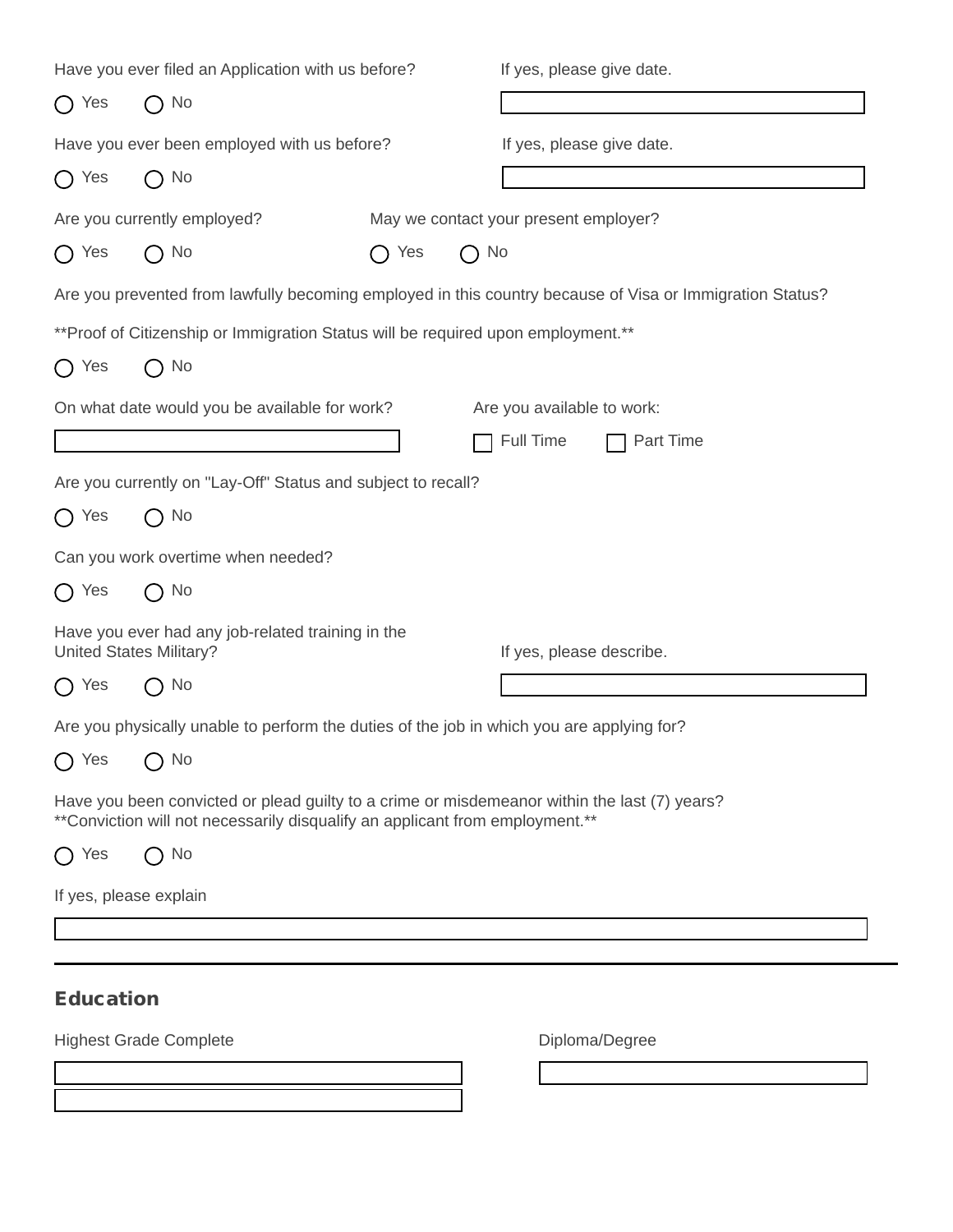State any additional information you feel may be helpful to us in considering your application.

## **References**

| <b>First Name</b>            |                | Last Name             |  |       |  |
|------------------------------|----------------|-----------------------|--|-------|--|
| E-mail Address               |                | Phone                 |  |       |  |
| <b>First Name</b>            |                | Last Name             |  |       |  |
| E-mail Address               |                | Phone                 |  |       |  |
| <b>First Name</b>            |                | Last Name             |  |       |  |
| E-mail Address               |                | Phone                 |  |       |  |
| <b>Employment Experience</b> |                |                       |  |       |  |
| Employer                     | Dates Employed |                       |  | Phone |  |
| <b>Address</b>               |                |                       |  |       |  |
| Job Title                    |                | <b>Work Performed</b> |  |       |  |
| Reason for Leaving           |                |                       |  |       |  |